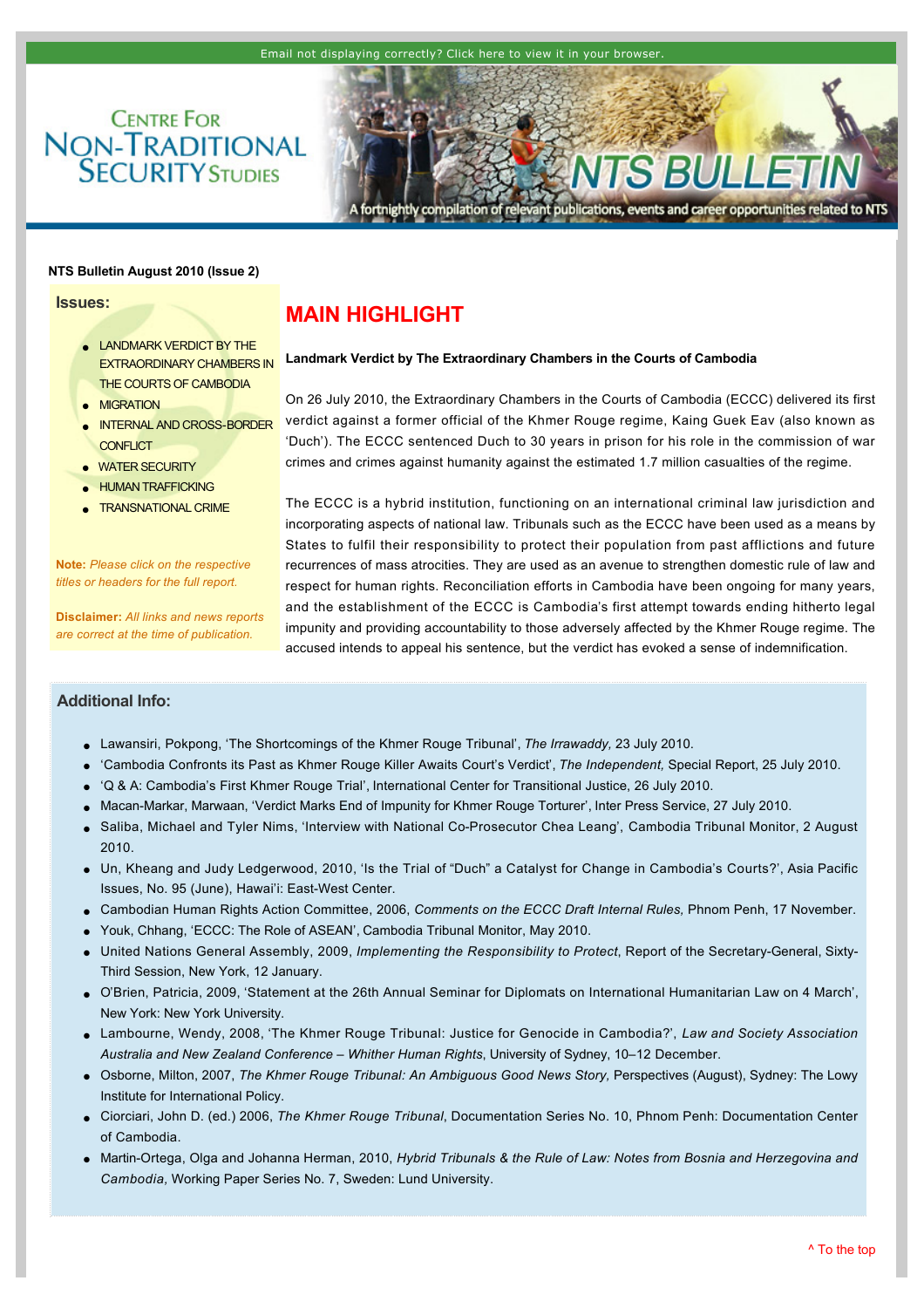# **MIGRATION**

## **News & Commentaries**

- l [Eyck, Tiffany Ten, 'Domestic Workers in New York Win FirstEver Job Protections', Labornotes, 2 July](http://labornotes.org/2010/07/domestic-workers-close-winning-job-protections-new-york-state)  2010.
- **Leviev-Sawyer, Clive, 'Migrant Deaths on Turkish-Greek Border Spark UNHCR Concern', The Sofia** Echo, 2 July 2010.
- l [Corben, Ron, 'Thailand's New Migrant Labor Laws Spark Fear, Criticism',](http://www1.voanews.com/english/news/asia/Thailands-New-Migrant-Labor-Laws-Bring-Fear-Criticism-97928554.html) *Voice of America*, 7 July 2010.
- l [Booth, Andrea, 'Indonesia Fears Influx from Timor Solution',](http://www.smh.com.au/opinion/politics/indonesia-fears-influx-from-timor-solution-20100714-10ahb.html) *The Sydney Morning Herald,* 14 July 2010.
- l [Anna, Cara, 'Beijing Starts Gating, Locking Migrant Villages',](http://www.wtop.com/?nid=105&sid=2002633) *Associated Press,* 14 July 2010.
- l ['Old Wars Never Die',](http://www.economist.com/node/16592276) *The Economist*, 15 July 2010.
- l ['Remittances by Filipino Migrant Workers Up by 6 Per Cent', AsiaNews.it](http://www.asianews.it/news-en/Remittances-by-Filipino-migrant-workers-up-by-6-per-cent-18956.html)*,* 16 July 2010.
- l [Adamrah, Mustaqim, 'RI Takes Indian Advice on Migrant Workers',](http://www.thejakartapost.com/news/2010/07/20/ri-takes-indian-advice-migrant-workers.html) *The Jakarta Post,* 20 July 2010.
- l ['Death for Malaysian in Indonesia Maid Murder',](http://www.thejakartapost.com/news/2010/07/20/death-malaysian-indonesia-maid-murder.html) *The Jakarta Post,* 20 July 2010.
- l [Wassener, Bettina, 'With Asian Industry Astir, More JobSeekers Go East',](http://www.nytimes.com/2010/07/28/business/global/28jobs.html?partner=rss&emc=rss) *The New York Times,* 27 July 2010.

## **Selected Publications**

l [United Nations High Commissioner for Refugees \(UNHCR\), 2010,](http://www.unhcr.org/4c11f0be9.pdf) *2009 Global Trends; Refugees, Asylumseekers, Returnees, Internally Displaced and Stateless Persons,* Geneva, 15 June*.*

This report documents global trends for 2009 surrounding the movement of and access to humanitarian protection by 'persons of concern' to the UN High Commissioner for Refugees (UNHCR). Consequent to this report, UNHCR is to publish its 2009 Statistical Yearbook. According to the report, the total population under the responsibility of the UNHCR is 36.5 million. In addition to statistical data, the report provides information on age, sex, demographic and location characteristics of persons displaced. It documents the return and resettlement trends of 'persons of concern', and estimates the number of refugees in protracted situations, that is, not returned or resettled. The report alludes to growing trends related to the changing nature of displacements, such as displacements due to natural disasters and the rural-urban movement, and the existence of 'durable solutions'.

l [United Nations High Commissioner for Refugees \(UNHCR\), 2010, 'UNHCR Projected Global Resettlement Needs 2011',](http://www.unhcr.org/4c31e3716.pdf) *16th Annual Tripartite Consultation on Resettlement*, Geneva, 6–8 July.

This report provides an overview of the UN High Commissioner for Refugees' (UNHCR) projected global resettlement needs and priorities for the year 2011 and includes a statistical report for 2009. The 2009 report summarises the major trends in resettlement submissions and departures using criteria such as women at risk, medical needs, the acceptance rates of submissions by resettlement countries and protracted refugee situations where resettlement takes place. The report documents an increase in the number of countries worldwide indicating their willingness to receive resettlement submissions to 24. It also highlights the gap between resettlement needs in 2011, and the capacity of States and UNHCR to meet them. The report also provides regional overviews. It discusses promoting strategic use of resettlement, managing resettlement more effectively and addressing highlighted key challenges.

### **Events & Announcements**

- l 'Asian States Address Labour Migrants' [Lack of Access to Health Services', 13–14 July 2010, Bangkok, Thailand.](http://www.iom.int/jahia/Jahia/media/press-briefing-notes/pbnAS/cache/offonce?entryId=27981)
- l 'InterAsia Roundtable 2010 [Transnational Migration and Children in Asian Contexts', 2–3 August 2010, National University of](http://www.ari.nus.edu.sg/events_categorydetails.asp?categoryid=6&eventid=1036)  Singapore, Singapore.

[^ To the top](#page-0-0)

# **INTERNAL AND CROSS-BORDER CONFLICT**

### **News & Commentaries**

- l [Deen, Thalif, 'U.N. Chief Heading for New Brawl over Sri Lanka Panel', Inter Press Service, 2 July](http://ipsnews.net/news.asp?idnews=52038)  2010.
- Macan-Markar, Marwaan, 'Imam's Widow Takes on Legal System in South', Inter Press Service, 7 July 2010.
- l [Somba, Nethy Dharma and Markus Makur, 'Thousands of Papuans Rally Again for Referendum',](http://www.thejakartapost.com/news/2010/07/09/thousands-papuans-rally-again-referendum.html) *The Jakarta Post*, 9 July 2010.



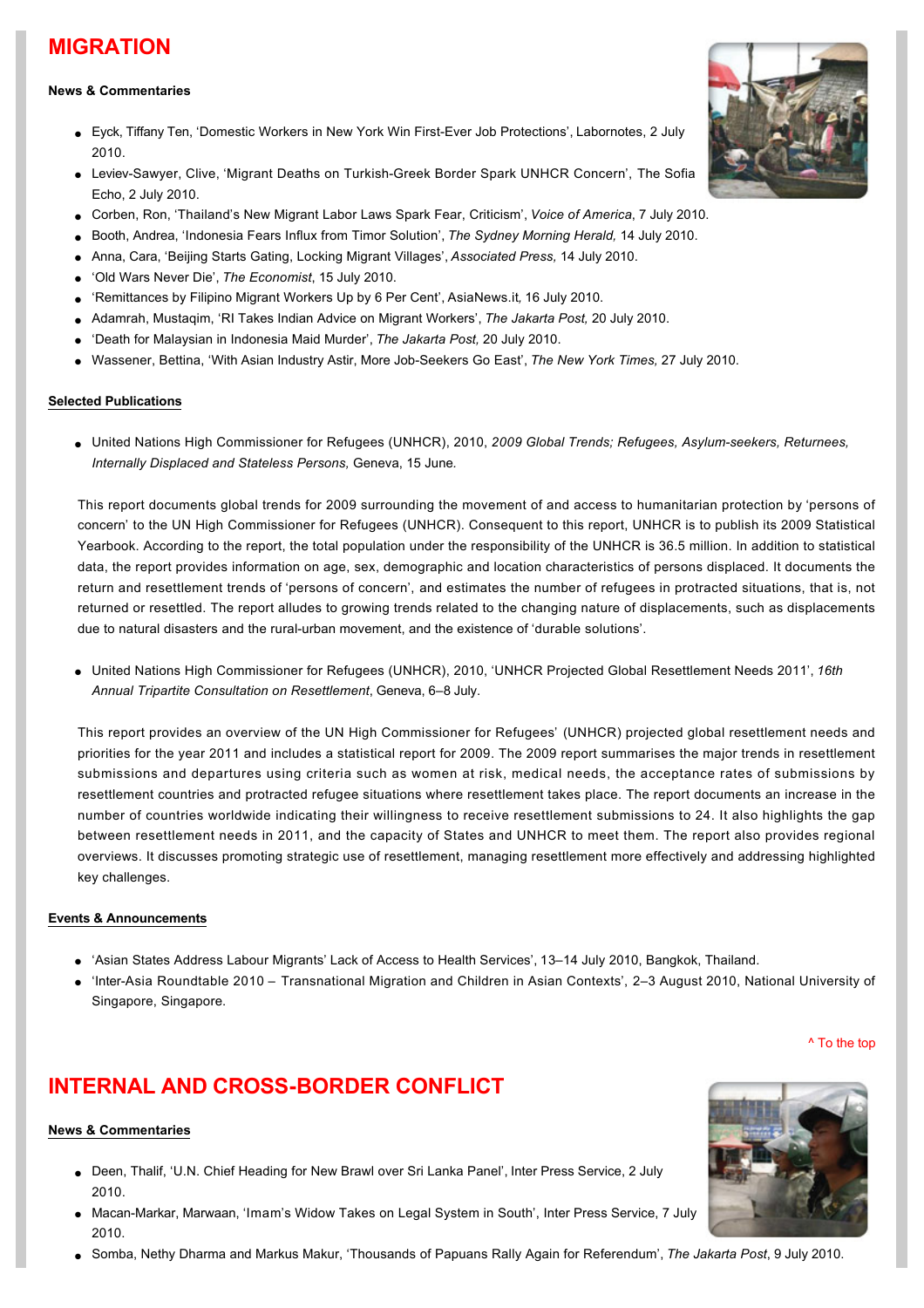- [Myat, Mon Mon, 'Youngsters, Families Evade Recruitment into Armies', Inter Press Service, 15 July 2010.](http://ipsnews.net/news.asp?idnews=52177)
- 'Kyrgyzstan: Not Yet Out of the Woods', IRIN, 21 July 2010.
- l [Mansfield, Michael, 'Government's Move to Curb Universal Jurisdiction Sends Wrong Message'](http://www.guardian.co.uk/law/2010/jul/27/universal-jurisdiction-law)*, The Guardian,* 27 July 2010.
- l ['50 Members of U.S. Congress Call Upon Obama Administration to Make West Papua One of Its Highest Priorities', West Papua](http://www.infopapua.org/artman/publish/article_2265.shtml)  News and Information, 1 August 2010.
- l ['Suspect in Philippine Massacre Arrested',](http://news.smh.com.au/breaking-news-world/suspect-in-philippine-massacre-arrested-20100801-1119m.html) *The Sydney Morning Herald,* 1 August 2010*.*
- l Primanita, Arientha, 2010, '"Security" [Organisation Defends Violent Actions on "Convictions"',](http://www.thejakartaglobe.com/news/security-organization-defends-violent-actions-on-convictions/388910) *Jakarta Globe,* 1 August 2010.
- l [Barta, Patrick, Leigh Murray and Almar Latour, 'Thai Leader Says Polls will Follow "Peace," "Stability"',](http://online.wsj.com/article/SB10001424052748704271804575405152394878966.html?mod=rss_asia_whats_news) *The Wall Street Journal,* 1 August 2010.
- Security Council Department of Public Information, 'Peacekeeping Head, Introducing Discussion, Says Peacekeeping Surge has Reached Plateau, Now on Consolidation of Existing Missions, Accelerating Reform', United Nations Peacekeeping, 6 August 2010.
- l ['UN Envoy Warns of Implications of Trial of Last Child Soldier Held in Guantanamo', UN News Centre, 10 August 2010.](http://www.un.org/apps/news/story.asp?NewsID=35574&Cr=child+soldier&Cr1=)

#### **Selected Publications**

l Muggah, Robert, 2010, *[Innovations in Disarmament, Demobilization and Reintegration Policy and Research: Reflections on the Last](http://english.nupi.no/Publications/Working-Papers/2010/Innovations-in-disarmament-demobilization-and-reintegration-policy-and-research)  Decade,* NUPI Working Paper 774, Oslo: Norwegian Institute of International Affairs, July 2010.

This literature review provides an overview of policy and theoretical innovations in disarmament, demobilisation and reintegration (DDR) over the past decade. It also notes a progressive professionalisation and standardisation of DDR practice within the multilateral, bilateral and nongovernmental communities. Moreover, the review observes a shift in the focus of research on DDR; from process and practice of DDR as a spatially, temporally and socially bounded activity, to investment in comparative case studies, statistical assessments and more experimental approaches to test counterfactuals. Focusing on a wider case selection these researchers are also exploring new sectoral horizons such as the relationships between DDR and combatant agency, peace agreements, transitional justice, security sector reform and state-building more generally.

l [Lawson, Brooke Stearns, Terrence K. Kelly, Michelle Parker, Kimberly Colloton et al., 2010,](http://rand.org/pubs/monographs/2010/RAND_MG870.1.pdf) *Reconstruction Under Fire: Case Studies and Further Analysis of Civil Requirement,* Santa Monica, CA: RAND Corporation.

This volume presents an approach to the civil component of counterinsurgency that builds on detailed background, context analysis and threat analysis to identify and develop critical civil counterinsurgency activities. It illustrates this approach using three case studies; Nangarhar province in Afghanistan, Nord-Kivu province in the Democratic Republic of the Congo and Al Anbar province in Iraq. The approach builds on the best aspects of existing conflict assessment methodologies and adds new elements developed specifically for this project. The resulting framework goes beyond the strategic and operational decisions related to designing a programme that is appropriate for a given conflict context.

l Esteban, Joan, Massimo Morelli and Dominic Rohner, 2010, *Strategic Mass Killings,* Households in Conflict Network Working Paper [78, Brighton: The Institute of Development Studies, University of Sussex, May.](http://www.humansecuritygateway.com/documents/HICN_StrategicMassKillings.pdf)

In light of the large-scale mass killings of civilians and massive forced displacements, this paper uses a model where conflict onset, conflict intensity and the decision to commit mass killings are all endogenous, to assess two main goals: the identification of the key variables and situations that make mass killings more likely to occur; and the distinguishing conditions under which mass killings and military conflict intensity reinforce each other from situations where they are substitute modes of strategic violence. The paper predicts that mass killings are most likely in societies with large natural resources, significant proportionality constraints for rent sharing, low productivity and low state capacity. The paper also presents empirical results on the role of natural resources in mass killings and on what kinds of ethnic groups are most likely to be victimised in massacres and forced resettlements, using group level panel data.

l ['The Failed States Index 2010', 2010,](http://www.foreignpolicy.com/articles/2010/06/21/the_failed_states_index_2010) *Foreign Policy*.

This is the sixth annual compilation of the year's 'failed states', that is, the world's most vulnerable nations, by Foreign Policy and the Fund for Peace. The index draws on publicly available sources to analyse 177 countries and rate them on 12 metrics of state decay; from refugee flows to economic implosion, and human rights violations to security threats.

l Cook, Alistair D.B., 2010, *Investing in Papua: The Dual Challenges of Governance and Development,* NTS Perspectives Issue No. 2, Singapore: Centre for Non-Traditional Security Studies, S. Rajaratnam School of International Studies, August.

This paper attempts to carve through the economic and political issues surrounding the recent events related to the Special Autonomy status of Papua in Indonesia, in particular the protests in Jayapura in early July 2010. Through an analysis and evaluation of the economic and political challenges in Papua, the paper provides an assessment on the prospects for conflict resolution.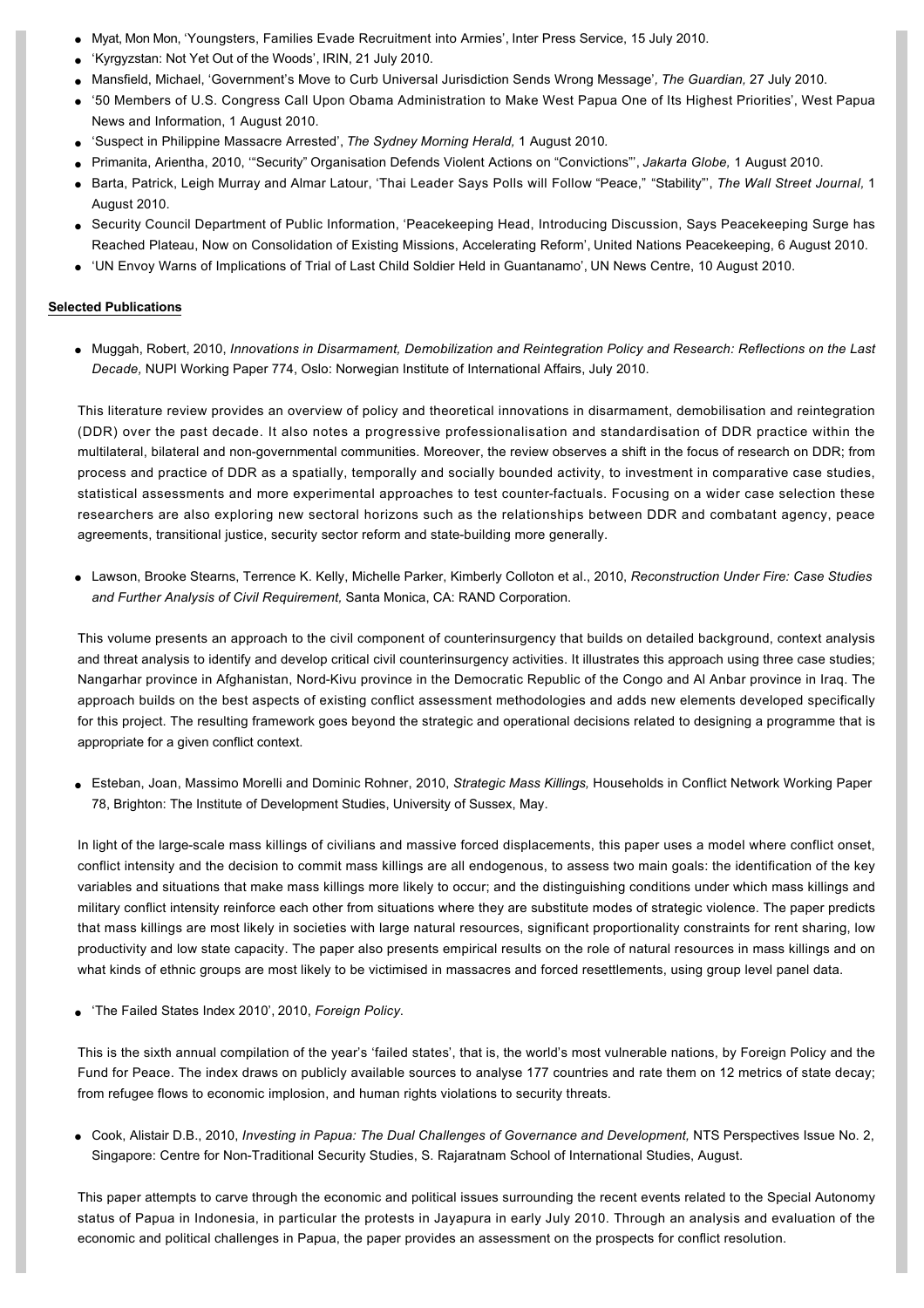l [International Crisis Group, 2010,](http://www.crisisgroup.org/en/regions/asia/south-east-asia/indonesia/B108-indonesia-the-deepening-impasse-in-papua.aspx) *[Indonesia: The Deepening Impasse in Papua,](http://www.crisisgroup.org/en/regions/asia/south-east-asia/indonesia/B108-indonesia-the-deepening-impasse-in-papua.aspx)* [Update Briefing, Crisis Group Asia Briefing No. 108,](http://www.crisisgroup.org/en/regions/asia/south-east-asia/indonesia/B108-indonesia-the-deepening-impasse-in-papua.aspx)  Belgium: International Crisis Group, 3 August.

This briefing by the International Crisis Group examines the political fallout from Jakarta's rejection of a local Papuan initiative that requires all candidates in districtlevel elections to be indigenous Papuans. It highlights the shortcomings of the 2001 autonomy package in appeasing the Papuans. In addition, concerns such as the steady in-migration from other parts of Indonesia (which is precipitating sentiments of marginalisation among Papuans) are discussed.

### **Events & Announcements**

- The Asia-Pacific Centre for the Responsibility to Protect 'Seminar Series for Semester II', 5 August 27 October 2010, University of Queensland, Australia.
- l ['1st Anniversary of the Inscription of the Tuol Sleng Genocide Museum Archives on the Memory of the World International Register',](http://www.unesco.org/new/en/unesco/events/all-events/showUid/1951/)  United Nations Educational, Scientific and Cultural Organization (UNESCO), 9 August 2010, Tuol Sleng Museum, Phnom Penh, Cambodia.
- l ['Joint Statement by Heads of UN Entities for the Launch of the International Year of Youth', United Nations Educational, Scientific and](http://www.unesco.org/new/en/social-and-human-sciences/themes/sv/news/the_international_year_of_youth_2010_2011/)  Cultural Organisation (UNESCO), 12 August 2010.
- International Institute for Education Planning 'Web Focus on Education in Emergencies', 31 May 27 August 2010, Online.

#### [^ To the top](#page-0-0)

# **WATER SECURITY**

### **News & Commentaries**

- l ['Risk of Water Scarcity Increasing for 1,100 U.S. Counties', Environment News Service, 21 July 2010.](http://www.ens-newswire.com/ens/jul2010/2010-07-21-092.html)
- l [McCartan, Brian, 'Drought Threatens Global Rice Supply',](http://www.atimes.com/atimes/Southeast_Asia/LG02Ae01.html) *Asia Times*, 2 July 2010.
- l [Polgreen, Lydia and Sabrina Tavernise, 'Water Dispute Increases IndiaPakistan Tension',](http://www.nytimes.com/2010/07/21/world/asia/21kashmir.html) *The New York Times,* 20 July 2010.
- ['Rapidly Growing Egypt Wrestles with Water Supplies', Egypt Commercial News, 20 July 2010.](http://www.egyptcmnews.com/story-z530064)
- l ['Rocket Science for Sustainable Wastewater Treatment', Waterlink International, 27 July 2010.](http://www.waterlink-international.com/news/id1278-Rocket_Science_for_Sustainable_Wastewater_Treatment.html)
- l ['UN Declares Clean Water a "Fundamental Human Right"',](http://www.bbc.co.uk/news/world-us-canada-10797988) *BBC News,* 28 July 2010.
- l ['Nanotechnology for Water Purification',](http://www.sciencedaily.com/releases/2010/07/100728111711.htm) *ScienceDaily,* 28 July 2010.
- l ['Declining Algae Threatens Ocean Food Chain: Study',](http://www.terradaily.com/reports/Declining_algae_threatens_ocean_food_chain_study_999.html) *Agence FrancePresse*, 28 July 2010.
- l ['Chemicals Detected in NE China River after Flood Sweeps Thousands of Barrels into Waterway',](http://news.xinhuanet.com/english2010/china/2010-08/01/c_13424885.htm) *Xinhua,* 1 August 2010.

### **Selected Publications**

l European Environment Agency (EEA), 2010, *Annual Summary Report of Bathing Water Quality in EU Member States*, EEA Report No [3, Luxembourg: Office for Official Publications of the European Union, 10 June.](http://www.eea.europa.eu/publications/quality-of-bathing-water-2009-bathing-season)

This report assesses bathing water quality in the EU Member States in 2009 indicating where the best quality bathing is likely to be found in 2010. The report observes that in 2009, 95.6 per cent of Europe's coastal bathing waters and 89.4 per cent of inland bathing waters met the minimum water quality standards set by the European Bathing Water Directive. Between 2008 and 2009 there was a slight deterioration in the number of bathing waters meeting minimum standards, with reductions of 0.7 per cent for coastal sites and 2.6 per cent for inland bathing waters. The report introduces sources for interested citizens to access more information on bathing waters. These include online tools and geospatial mapping programmes.

l [Boyce, Daniel G., Marlon R. Lewis and Boris Worm, 2010, 'Global Phytoplankton Decline Over the Past Century',](http://www.nature.com/nature/journal/v466/n7306/full/nature09268.html) *Nature* 466, 29 July, pp. 591-6.

This article reveals, for the first time, that microscopic marine algae known as phytoplankton have been declining globally over the 20th century. Phytoplankton forms the basis of the marine food chain and sustains diverse assemblages of species ranging from tiny zooplankton to large marine mammals, seabirds and fish. The scientists found that long-term phytoplankton declines were negatively correlated with rising sea surface temperatures and changing oceanographic conditions.

l [Stephens, Tim, 2010, 'Manual on Small Earth Dams: A Guide to Siting, Design and Construction', FAO Irrigation and Drainage Paper](http://www.fao.org/docrep/012/i1531e/i1531e00.pdf)  64, Rome: UN Food and Agriculture Organization (FAO).

This manual aims to help practitioners design and construct small earth dams in rural areas. It essentially provides a comprehensive

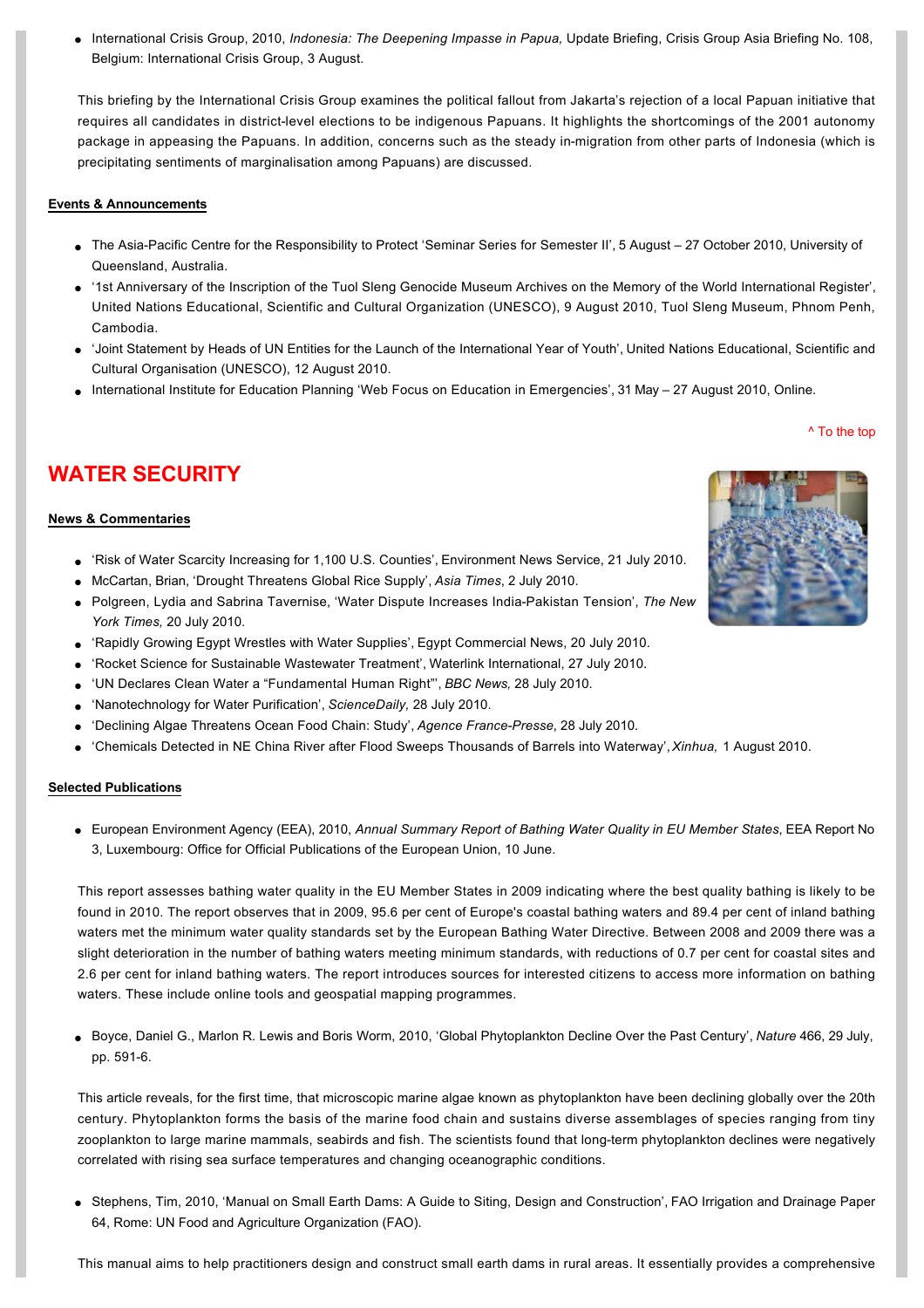and pragmatic means for the practical understanding of the principles and procedures used in small earth dam construction and for the users to safely and competently construct small dams without recourse to the costly, complex and sophisticated design and construction techniques associated with dams on larger catchments. The manual includes an introduction to community participation, social and gender issues in siting, constructing and operating dams, environmental issues and fish production, as well as sections on costing dams, tendering for construction and awarding contracts.

l [Dore, John, Julia Robinson and Mark Smith \(eds\) 2010, 'Negotiate –](http://data.iucn.org/dbtw-wpd/edocs/2010-006.pdf) Reaching Agreements Over Water', Gland: International Union for Conservation of Nature and Natural Resources (IUCN).

Water practitioners are increasingly called upon to negotiate workable agreements about how to best use, manage and care for water resources. This paper makes the case for constructive engagement and cooperative forms of negotiation in dealing with complex water issues. It guides users through ways of building meaningful participation of stakeholders in decision-making over water by unpacking constructive approaches such as multi-stakeholder platforms (MSPs) and consensus building. The paper also focuses on the diversity of agreements which can be produced to regulate or encourage fairer and more effective water allocation and use.

### **Events & Announcements**

- l '[2010 World Water Week in Stockholm: The Water Quality Challenge', 5–11 September 2010, Stockholm, Sweden.](http://www.worldwaterweek.org/sa/site.asp?site=460)
- l 'Hydrology Conference 2010 [The Changing Physical and Social Environment: Hydrologic Impacts and Feedbacks', 11–13 October](http://www.hydrologyconference.com/)  2010, San Diego, CA, USA.

# **HUMAN TRAFFICKING**

### **News & Commentaries**

- $\bullet$  Macan-Markar, Marwaan, 'South-East Asia: Human Trafficking Exposes ASEAN's Underbelly', Inter Press Service, 17 June 2010.
- l [Sothanarith, Kong, 'Group Returns after Fishing Boat Ordeal',](http://www1.voanews.com/khmer-english/news/Group-Returns-After-Fishing-Boat-Ordeal-98028079.html) *Voice of America,* 8 July 2010.
- l ['Malaysia: 7 Held for Baby Sales', News24, 15 July 2010.](http://www.news24.com/World/News/Malaysia-7-held-for-baby-sales-20100715)
- l [Digal, Santosh, 'India, World Hub in Human Trafficking', AsiaNews.it, 15 July 2010.](http://www.asianews.it/news-en/India,-world-hub-in-human-trafficking-18947.html)
- l [Titthara, May and Irwin Loy, 'Tracing a Trafficking Journey',](http://www.phnompenhpost.com/index.php/2010071540491/National-news/tracing-a-trafficking-journey.html) *The Phnom Penh Post*, 15 July 2010.
- l ['Fighting Human Traffickers',](http://thestar.com.my/news/story.asp?file=/2010/7/16/parliament/6675697&sec=parliament) *The Star*, 16 July 2010.
- l ['US Grants 10,000 Special Visas to Crime Victims',](http://economictimes.indiatimes.com/news/news-by-industry/services/travel/visa-power/US-grants-10000-special-visas-to-crime-victims/articleshow/6174741.cms) *The Economic Times*, 17 July 2010.
- l ['Corporate Partnership Offers Job Training for Trafficking Victims', International Organization for Migration, 23 July 2010.](http://www.iom.int/jahia/Jahia/media/press-briefing-notes/pbnAS/cache/offonce;jsessionid=1498652B4D925DB2176015D1441778AA.worker01?entryId=28049)
- l [Tancinco, Lourdes Santos, 'Visa Protection for Victims of Crimes and Trafficking',](http://globalnation.inquirer.net/viewpoints/viewpoints/view/20100725-283036/Visa-protection-for-victims-of-crimes-and-trafficking) *Philippine Daily Inquirer*, 25 July 2010.
- Chan, Stanislaus Jude, 'Drumming Up Youths' Support in Anti-Trafficking Campaign', Inter Press Service, 27 July 2010.
- l [Zappei, Julia, 2010, 'Malaysia Triples Jail Time, Boosts Fines for People Smugglers to Stem Migrant Exploitation',](http://www.google.com/hostednews/canadianpress/article/ALeqM5h9C3irIxmRwgkUJPLwjJhSxXG3-w) *The Canadian Press,* 28 July 2010.

### **Selected Publications**

l United Nations Office on Drug and Crime (UNODC), 2010, *[Basic Training Manual on Investigating and Prosecuting the Smuggling of](http://www.unodc.org/unodc/en/human-trafficking/electronic-basic-training-manual-on-investigating-and-prosecuting-smuggling-of-migrants.html)  Migrants – Online Edition*, Vienna, 1 July.

This manual is the result of a process undertaken in 2008 by the United Nations Office on Drug and Crime (UNODC) in cooperation with the International Criminal Police Organization (INTERPOL), the European Police Office (Europol) and the United Kingdom Serious Organised Crime Agency (SOCA) and, most importantly, with the active participation of experienced practitioners working all over the world to investigate and prosecute those who smuggle migrants. The manual is organised thematically and it aims to be a reference tool that provides basic introduction to the subject of investigating and prosecuting the smuggling of migrants for self-study and for use in the training of investigators and prosecutors. The manual also seeks to provide a solid basis of knowledge that can be adapted to a country's specific context.

l [Kloer, Amanda, 2010, 'Sex Trafficking and HIV/AIDS: A Deadly Junction for Women and Girls',](http://www.abanet.org/irr/hr/spring10/kloer.htm) *American Bar Association Human Rights*, Vol. 37, No. 2 (Spring).

This article looks at the intersection to be found in sex trafficking victims' increased vulnerability to HIV infection, the proliferation of HIV infection through sex trafficking, and the perceived and actual clashes between HIV and sex trafficking prevention efforts. The author states that addressing these intersecting issues entails framing the elimination of sex trafficking as a tool to reduce HIV transmission.



[^ To the top](#page-0-0)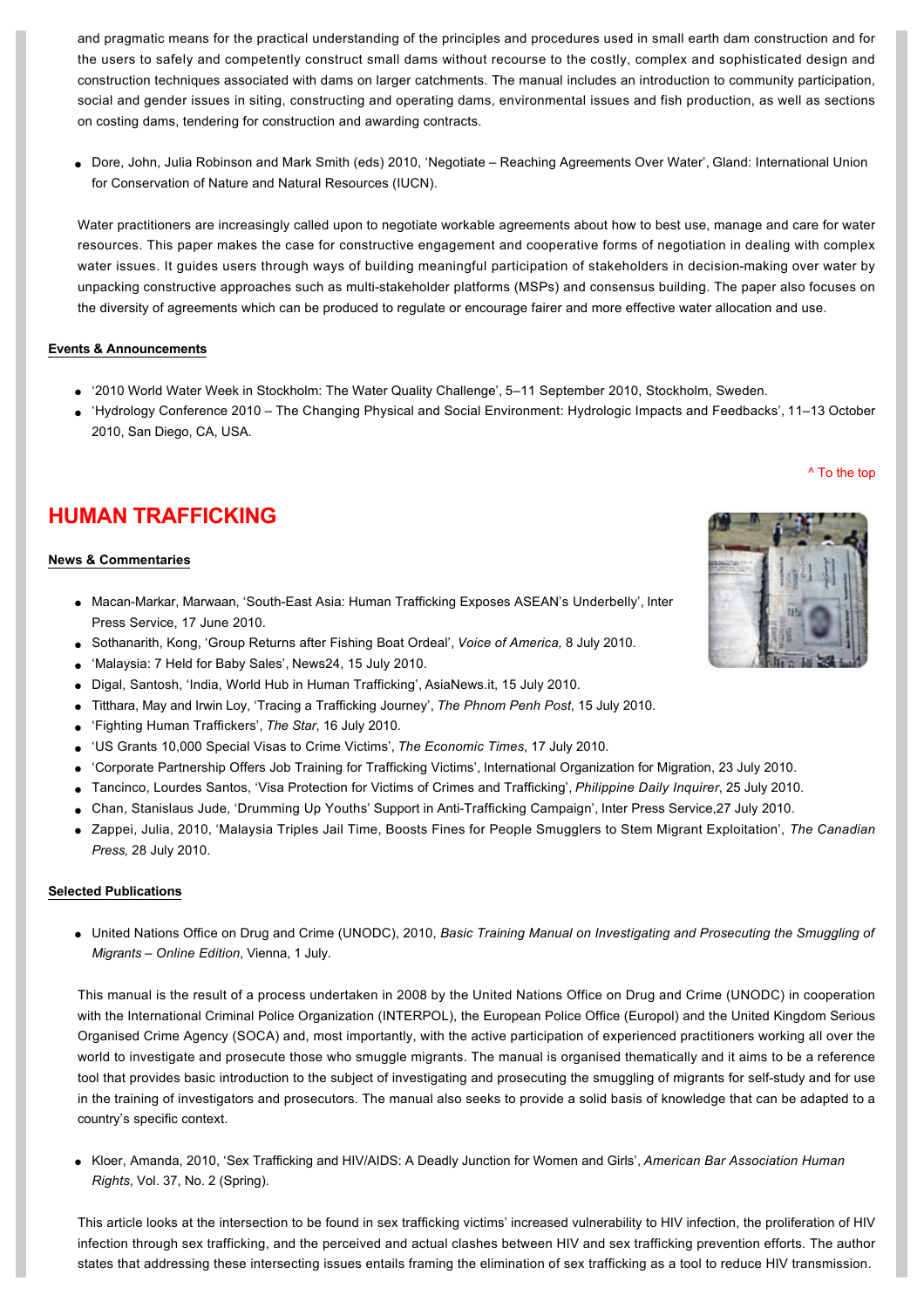#### **Events & Announcements**

- [ILO 'Thai Youth Forum on Migration and Human Trafficking', 30 August –](http://www.ilo.int/asia/whatwedo/events/lang--en/docName--WCMS_143018/index.htm) 3 September 2010, Khao Yai, Thailand.
- l ['12th International Day for the Remembrance of the Slave Trade and its Abolition', United Nations Educational, Scientific and Cultural](http://www.unesco.org/new/en/unesco/events/public-events/showUid/1321/)  Organisation (UNESCO), 23 August 2010, Worldwide.

[^ To the top](#page-0-0)

# **TRANSNATIONAL CRIME**

# **News & Commentaries**

- l ['Vietnam Arrests 99 for Fraud',](http://www.straitstimes.com/BreakingNews/SEAsia/Story/STIStory_550701.html) *The Straits Times*, 7 July 2010.
- l [Hill, Amelia, 'Blood Diamonds from Zimbabwe to Flood International Market, Watchdog Warns',](http://www.guardian.co.uk/world/2010/jul/08/zimbambwe-blood-diamonds-abuse) *The Guardian,* 8 July 2010.
- l ['Fake Prescription Drugs Surpass Heroin Earnings',](http://www.sfgate.com/cgi-bin/article.cgi?f=/c/a/2010/07/10/BU1I1EC530.DTL) *San Francisco Chronicle*, 11 July 2010.
- l ['RM 3.5 Million in Fake Goods Seized this Year',](http://thestar.com.my/news/story.asp?file=/2010/7/13/nation/6655042&sec=nation) *The Star*, 13 July 2010.
- l [Adam, David, 'Illegal Logging of Tropical Rainforests Down by Up To 75%',](http://www.guardian.co.uk/environment/2010/jul/15/illegal-logging-decline) *The Guardian,* 15 July 2010.
- l ['Hidden in Plain Sight: The News Media's Role in Exposing Human Trafficking \(VIDEO\)',](http://www.huffingtonpost.com/schuster-institute-for-investigative-journalism/hidden-in-plain-sight-the_b_648456.html) *The Huffington Post*, 15 July 2010.
- l ['Thousands Held in Asian Gambling Bust',](http://edition.cnn.com/2010/SPORT/07/16/world.cup.gambling.bust/index.html#fbid=BiGy2QWUKAA) *CNN*, 16 July 2010.
- l [Bland, Scott, 'Do State Governments have a Gambling Addiction?',](http://www.csmonitor.com/USA/Politics/2010/0717/Do-state-governments-have-a-gambling-addiction) *The Christian Science Monitor*, 17 July 2010.
- l ['M'sia to Hang 3 Indonesians',](http://www.straitstimes.com/BreakingNews/SEAsia/Story/STIStory_555259.html) *The Straits Times*, 19 July 2010.
- l [Trofimov, Yaroslav and Habib Zahori, 'Police Official Goes on Trial in Kabul for Aiding Drug Trade',](http://online.wsj.com/article/SB10001424052748704905004575405340979599502.html?mod=rss_asia_whats_news) *The Wall Street Journal,* 1 August 2010.

#### **Selected Publications**

l Kilmer, Beau, Jonathan P. Caulkins, Rosalie Liccardo Pacula, Robert J. MacCoun et al., 2010, *Altered State? Assessing How [Marijuana Legalization in California could Influence Marijuana Consumption and Public Budgets](http://rand.org/pubs/occasional_papers/2010/RAND_OP315.pdf)*, Santa Monica, CA: RAND Corporation, 7 July.

To learn more about the possible outcomes of marijuana legalisation in California, RAND researchers derived key findings from constructing a model based on a series of estimates of current consumption, current and future prices, how responsive use is to price changes, taxes levied and possibly evaded, and the aggregation of non-price effects (such as a change in stigma).

l Small Arms Survey, 2010, *[Small Arms Survey 2010: Gangs, Groups and Guns,](http://www.smallarmssurvey.org/files/sas/publications/yearb2010.html)* Yearbook, Geneva.

This publication offers statistics on global trends and reviews a range of issues related to gangs and armed groups, exploring their functions, roles, and use of violence, as well as emerging efforts to address the damage they inflict on society. The volume includes studies of prison gangs, gender aspects of gangs and pro-government non-state armed groups.

**Lazarevic, Jasna, 2010,** *[Transparency Counts: Assessing State Reporting on Small Arms Transfers, 2001–08](http://www.smallarmssurvey.org/files/sas/publications/o_papers_pdf/2010-op25-Barometer.pdf)***, Occasional Paper 25,** Geneva: Small Arms Survey, June.

The paper analyses the issue of information sharing and transparency in international small arms transfers, in times when a significant number of deaths and injuries around the world are directly enabled by small arms and light weapons proliferation. It finds that sources of supply of small arms and light weapons are not only states that are traditional producers of such weapons. The paper's implicit finding, through the list of major exporters of small arms, is that many important exporters have little or no domestic production capabilities. It states that documenting surpluses, and examining how they are generated and managed, take on significant importance in the process of informing states and the public on small arms transfers.

**Lawson, Sam and Larry MacFaul, 2010,** *[Illegal Logging and Related Trade: Indicators of the Global Response](http://www.chathamhouse.org.uk/files/16950_0710pr_illegallogging.pdf)***, Programme Report,** London: Chatham House, July.

This study attempts to measure the scale and the effectiveness of the response to illegal logging. It examines the response in countries where illegal logging occurs and also in those countries which import, process and consume illegally sourced wood. In addition to measuring the extent to which illegal logging and associated trade has changed over time, the study examines how attention to the problem has changed and how governments and the private sector have responded.